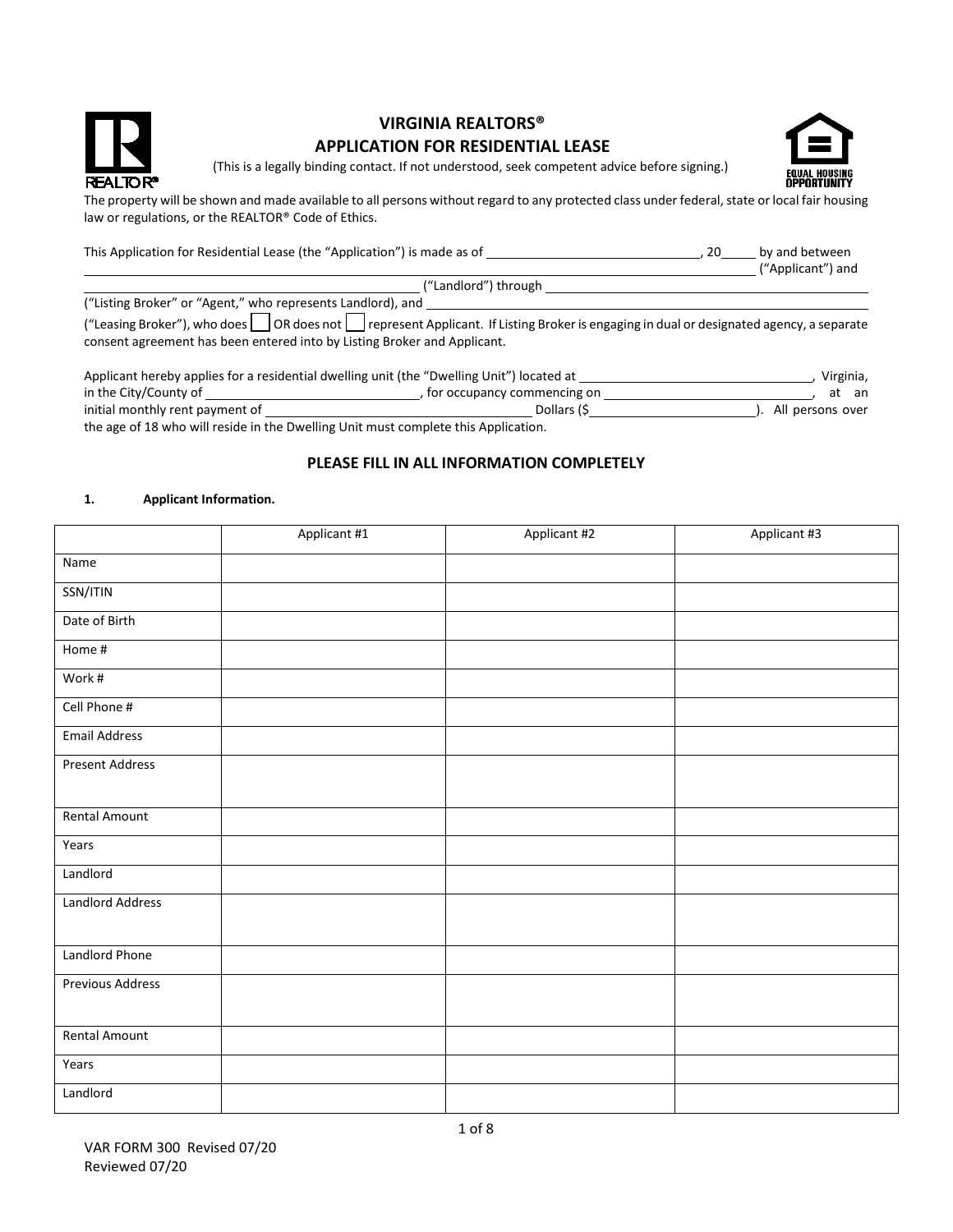|                                           | Applicant #1 | Applicant #2 | Applicant #3 |
|-------------------------------------------|--------------|--------------|--------------|
| Landlord Address                          |              |              |              |
|                                           |              |              |              |
| Landlord Phone                            |              |              |              |
| Presently Employed By                     |              |              |              |
| How long?                                 |              |              |              |
| Position                                  |              |              |              |
| Salary (Wk., Mo., Yr.)                    | \$           | \$           | \$           |
| Supervisor                                |              |              |              |
| Telephone                                 |              |              |              |
| Formerly Employed By                      |              |              |              |
| How long?                                 |              |              |              |
| Supervisor                                |              |              |              |
| Other Occupants:<br>Name/Age/Relationship |              |              |              |
|                                           |              |              |              |
| Email Address:                            |              |              |              |

## **2. Vehicle Information:**

|                    | Applicant #1 | Applicant #2 | Applicant #3 |
|--------------------|--------------|--------------|--------------|
| Number of Vehicles |              |              |              |
| Make               |              |              |              |
| Model              |              |              |              |
| License #          |              |              |              |

#### **3. Animals:**

|                | Animal #1 | Animal #2 | Animal #3 |
|----------------|-----------|-----------|-----------|
| Name of Animal |           |           |           |
| Type           |           |           |           |
| <b>Breed</b>   |           |           |           |
| Color          |           |           |           |
| Weight         |           |           |           |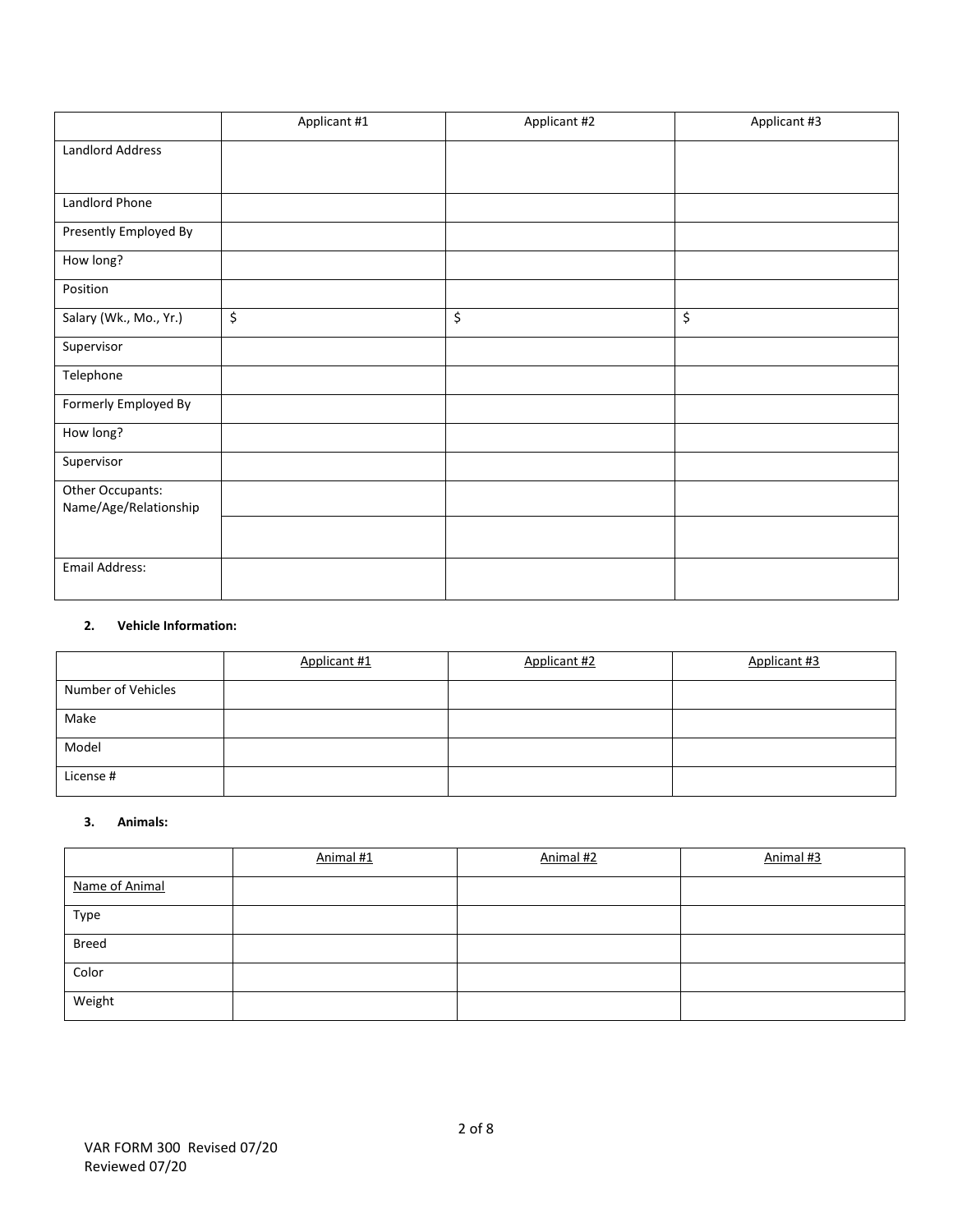## **4. If you are presently in the Armed Services, state:**

|               | Applicant #1 | Applicant #2 | Applicant #3 |
|---------------|--------------|--------------|--------------|
| <b>Branch</b> |              |              |              |
| Rank          |              |              |              |
| Outfit        |              |              |              |
| Telephone     |              |              |              |

### **5. Other Income You Would Like Landlord to Consider:**

|                           | Applicant #1 | Applicant #2 | Applicant #3 |
|---------------------------|--------------|--------------|--------------|
| Amount<br>(Wk., Mo., Yr.) |              |              |              |

## **6. Bank or Savings Accounts:**

|                                | Applicant #1 | Applicant #2 | Applicant #3 |
|--------------------------------|--------------|--------------|--------------|
| <b>Bank Name/Address</b>       |              |              |              |
| Account No.<br>Type of Account |              |              |              |
| <b>Bank Name/Address</b>       |              |              |              |
| Account No.<br>Type of Account |              |              |              |
| <b>Bank Name/Address</b>       |              |              |              |
| Account No.<br>Type of Account |              |              |              |

### **7. In Case of Emergency Notify:**

|              | Applicant #1 | Applicant #2 | Applicant #3 |
|--------------|--------------|--------------|--------------|
| Name         |              |              |              |
| Address      |              |              |              |
|              |              |              |              |
| Phone        |              |              |              |
| Relationship |              |              |              |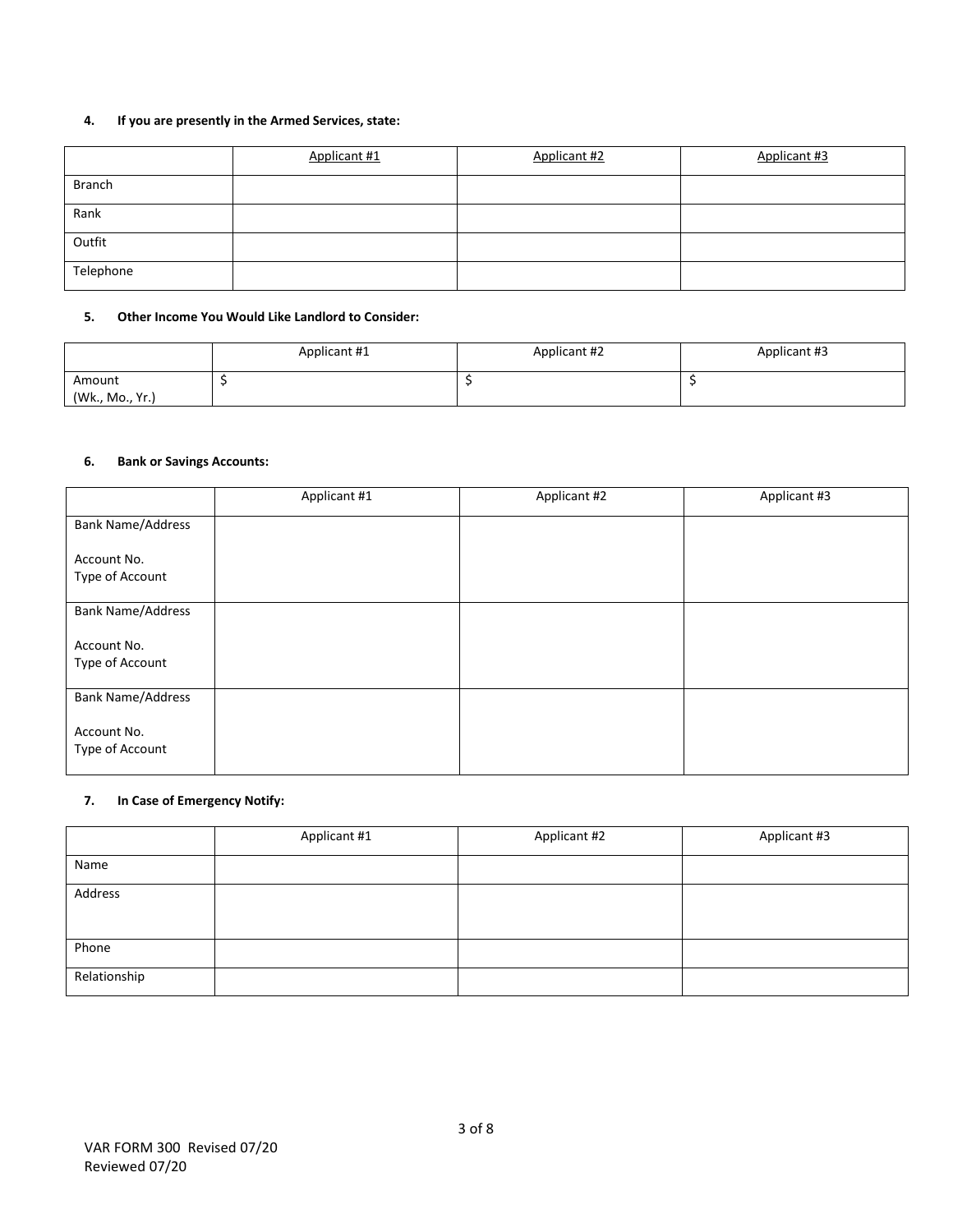### **8. Rental and Credit History:**

a. Reason for leaving current residence:

| Applicant #1 | Applicant #2 | Applicant #3 |
|--------------|--------------|--------------|
|              |              |              |
|              |              |              |
|              |              |              |
|              |              |              |

### b. Have you ever been rejected for tenancy? If Yes, please explain:

| Applicant #1                         | Applicant #2 | Applicant #3 |
|--------------------------------------|--------------|--------------|
| Yes /<br>$\overline{\phantom{a}}$ No | Yes /<br>No  | Yes /<br>No  |
|                                      |              |              |
|                                      |              |              |
|                                      |              |              |
|                                      |              |              |

c. Have you ever refused to pay rent when due, been a defendant in an unlawful detainer action or eviction, or otherwise been sued by a landlord for matters related to a tenancy? **If so, please give details, and the status of any pending actions**:

| Applicant #1 | Applicant #2                         | Applicant #3 |
|--------------|--------------------------------------|--------------|
| Yes /<br>No  | Yes /<br>$\overline{\phantom{a}}$ No | Yes /<br>No  |
|              |                                      |              |
|              |                                      |              |

d. Have you ever filed for bankruptcy? If so, please give dates of filing and status of case:

| Applicant #1 | Applicant #2  | Applicant #3 |  |
|--------------|---------------|--------------|--|
| Yes,<br>No   | Yes $/$<br>No | Yes,<br>No   |  |
|              |               |              |  |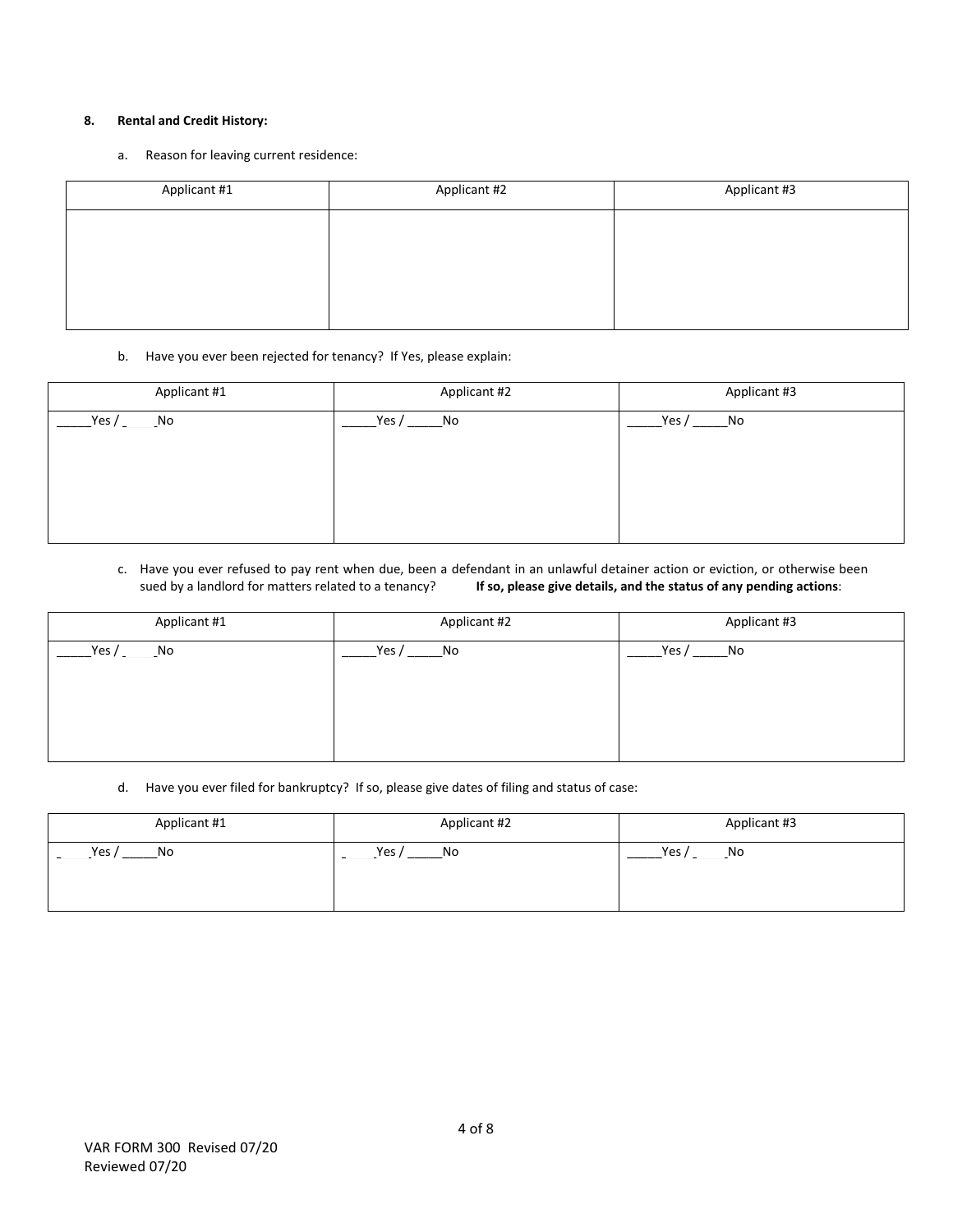e. Please give the names and phone numbers for three references:

| Applicant #1                                                                                                                                                                                                                  | Applicant #2                                                                                                                                                                                                                   | Applicant #3 |
|-------------------------------------------------------------------------------------------------------------------------------------------------------------------------------------------------------------------------------|--------------------------------------------------------------------------------------------------------------------------------------------------------------------------------------------------------------------------------|--------------|
| Name: Name and the second contract of the second contract of the second contract of the second contract of the second contract of the second contract of the second contract of the second contract of the second contract of |                                                                                                                                                                                                                                |              |
|                                                                                                                                                                                                                               |                                                                                                                                                                                                                                |              |
| Name: 2008 2010 2021 2022 2023 2024 2022 2022 2023 2024 2022 2023 2024 2022 2023 2024 2022 2023 2024 2022 2023                                                                                                                | Name: Name and the second state of the second state of the second state of the second state of the second state of the second state of the second state of the second state of the second state of the second state of the sec |              |
|                                                                                                                                                                                                                               |                                                                                                                                                                                                                                |              |
|                                                                                                                                                                                                                               |                                                                                                                                                                                                                                |              |
|                                                                                                                                                                                                                               | Phone #: the contract of the contract of the contract of the contract of the contract of the contract of the contract of the contract of the contract of the contract of the contract of the contract of the contract of the c |              |

9. CRIMINAL HISTORY: Has any Applicant ever been convicted of, pleaded guilty to, or entered a plea of no contest to any felony, or to any misdemeanor for a crime that involved harm to any other person or property, or moral turpitude? **If the answer is Yes, please give all details, including the specific offense(s), date(s), sentence(s) and jurisdiction(s) in which the offenses occurred, as well as any information on the status of any current probation.**

| Applicant #1  | Applicant #2 | Applicant #3 |
|---------------|--------------|--------------|
| Yes $/$<br>No | Yes/<br>_No  | Yes /<br>_No |
|               |              |              |
|               |              |              |
|               |              |              |
|               |              |              |

10. SERVICEMEMBERS: For purposes of this Section 10, a "Servicemember" is defined as a member of the armed forces of the United States or a member of the Virginia National Guard serving on fulltime duty or a Civil Service technicians with a National Guard unit, and "Military Orders" is defined as: (i) a permanent change of station orders to depart thirty-five miles or more (radius) from the location of the Premises; (ii) temporary duty orders in excess of three months' duration to depart thirty-five miles (radius) from the location of the Premises; (iii) a discharge or release from active duty with the armed forces of the United States or from full-time duty or technician status with the Virginia National Guard; or (iv) an order to report to government-supplied quarters resulting in the forfeiture of basic allowance for quarters.

| Applicant #1                                                  | Applicant #2                                                  | Applicant #3                                                  |  |
|---------------------------------------------------------------|---------------------------------------------------------------|---------------------------------------------------------------|--|
| Are you currently a Servicemember?                            | Are you currently a Servicemember?                            | Are you currently a Servicemember?                            |  |
| Yes / $\rule{1em}{0.15mm}$ No                                 | Yes / No                                                      | Yes / No                                                      |  |
| If Yes, do you currently have any pending<br>Military Orders? | If Yes, do you currently have any pending<br>Military Orders? | If Yes, do you currently have any pending<br>Military Orders? |  |
| Yes / No                                                      | Yes / No                                                      | Yes / No                                                      |  |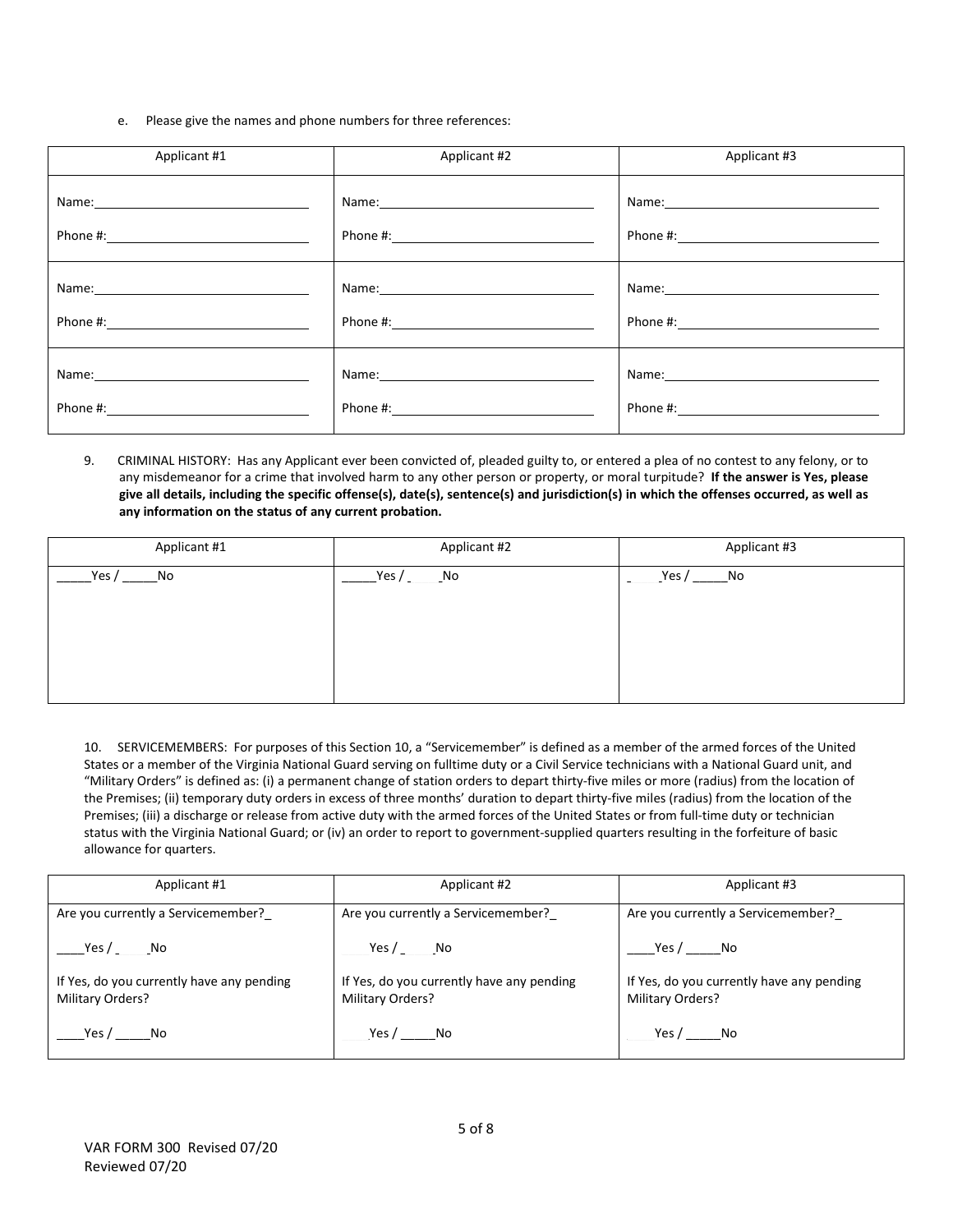11. CHECK IF ANY APPLICANT OWNS: \_\_\_\_\_CAMPER \_\_\_\_\_MOTORCYCLE \_\_\_\_\_BOAT \_\_\_\_\_TRUCK \_\_\_\_\_TRAILER

12. APPLICATION FEE/THIRD PARTY COSTS/APPLICATION DEPOSIT: Each Applicant must pay at the time this Application is made the following, non-refundable amounts: i) an Application Fee in the amount of \_\_\_\_\_\_\_\_\_\_\_\_\_\_\_\_\_\_\_\_\_\_\_\_\_\_\_\_\_\_, and (ii) payment for third party costs incurred by Landlord in the amount of \_\_\_\_\_\_\_\_\_\_\_\_\_\_\_\_\_\_\_. In addition, the Applicant must pay an Application Deposit in the amount of \_\_\_\_\_\_\_\_\_\_\_\_\_\_\_\_\_ at the time this Application is made, which may be refundable to Applicant, in accordance with Section 13 of this Application. The Application Deposit will convert into the Security Deposit on the Commencement Date of the Lease.

13. OBLIGATION TO ENTER INTO LEASE/ DAMAGES: Upon submission of this Application by Applicant, Agent reserves the right to remove the Dwelling Unit from the available rent list. If this Application is denied by Landlord, the Application Deposit shall be refunded to Applicant. If this Application is approved and Applicant fails to rent the Dwelling Unit, Landlord shall be entitled to retain that part of the Application Deposit equal to Landlord's actual damages and expenses as provided in Section 55.1-1203 of the Virginia Residential Landlord Tenant Act ("VRLTA").

14. GUARANTY. Please provide the following information if the Lease will be guaranteed, in accordance with the Rental Selection Criteria of Listing Broker or Landlord.

| Name of Guarantor: |  |
|--------------------|--|
| Relationship:      |  |
| SSN/ITIN:          |  |
| Date of Birth:     |  |
| Address:           |  |
|                    |  |
|                    |  |
| Phone Number:      |  |
|                    |  |
|                    |  |
| Name of Guarantor: |  |
| Relationship:      |  |
| SSN/ITIN:          |  |
| Date of Birth:     |  |
| Address:           |  |
|                    |  |
|                    |  |
| Phone Number:      |  |
|                    |  |
| Name of Guarantor: |  |
| Relationship:      |  |
| SSN/ITIN:          |  |
| Date of Birth:     |  |
| Address:           |  |
|                    |  |
|                    |  |
|                    |  |
| Phone Number:      |  |

15. APPLICANT INVESTIGATION: Applicant should exercise whatever due diligence Applicant deems necessary with respect to information on the Dwelling Unit, including without limitation, mold, lead-based paint, pests or insects, and any sexual offenders registered under Chapter 23 (sec. 19.2-387 et seq.) of Title 19. Information regarding registered sex offenders may be obtained by contacting your local police department or the Department of State Police, Central Records Exchange at (804) 674-2000 or [www.vsp.state.va.us.](http://www.vsp.state.va.us/) Upon Applicant's request, Landlord will provide Applicant with a copy of the Lease for review.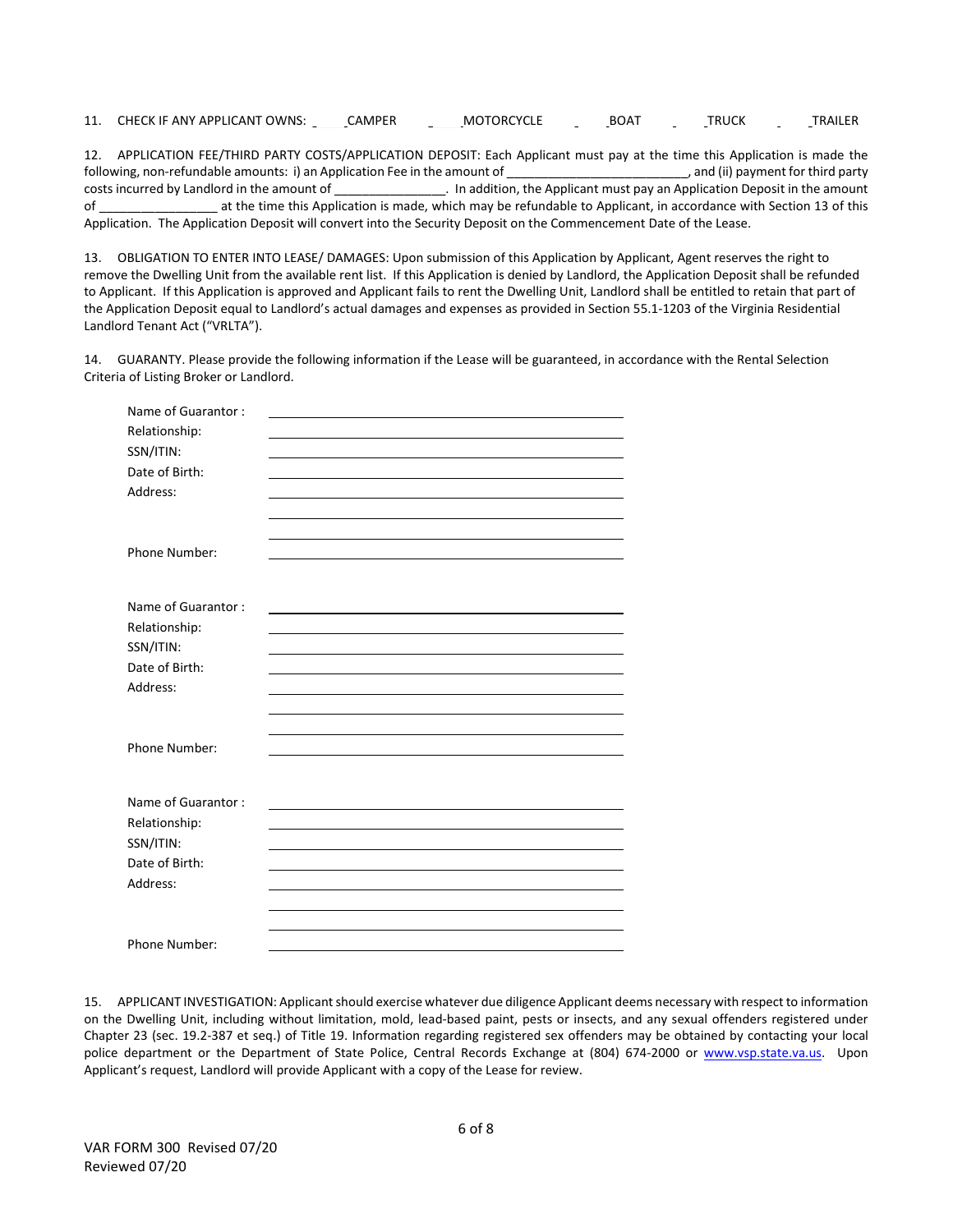16. INFORMATION CORRECT: Each Applicant hereby certifies that the information contained in this Application is true and correct to the best of Applicant's knowledge and belief. Each Applicant hereby authorizes Listing Broker to conduct a credit check on Applicant and such background checks as determined appropriate by Listing Broker to verify information provided herein by Applicant for approval or rejection of this Application.

17. OTHER PROVISIONS:

We have read the terms and conditions of this Application. We understand this is a binding contract separate and apart from the Lease.

| <b>APPLICANT #1 SIGNATURE</b>                                                      | <b>APPLICANT #2 SIGNATURE</b>        | <b>APPLICANT #3 SIGNATURE</b>        |  |
|------------------------------------------------------------------------------------|--------------------------------------|--------------------------------------|--|
|                                                                                    |                                      | Type of ID: Type of ID:              |  |
| Type of ID: Type of ID:                                                            |                                      |                                      |  |
| Copy of Photo ID: Yes / No                                                         | Copy of Photo ID: ____ Yes / ____ No | Copy of Photo ID: ____ Yes / ____ No |  |
| Date: $/$ /                                                                        |                                      |                                      |  |
| Date: $/$ /                                                                        |                                      |                                      |  |
| <b>SIGNATURE OF GUARANTOR:</b> NOTED THAT A SIGNATURE OF GUARANTOR:<br>Date: $/$ / |                                      |                                      |  |